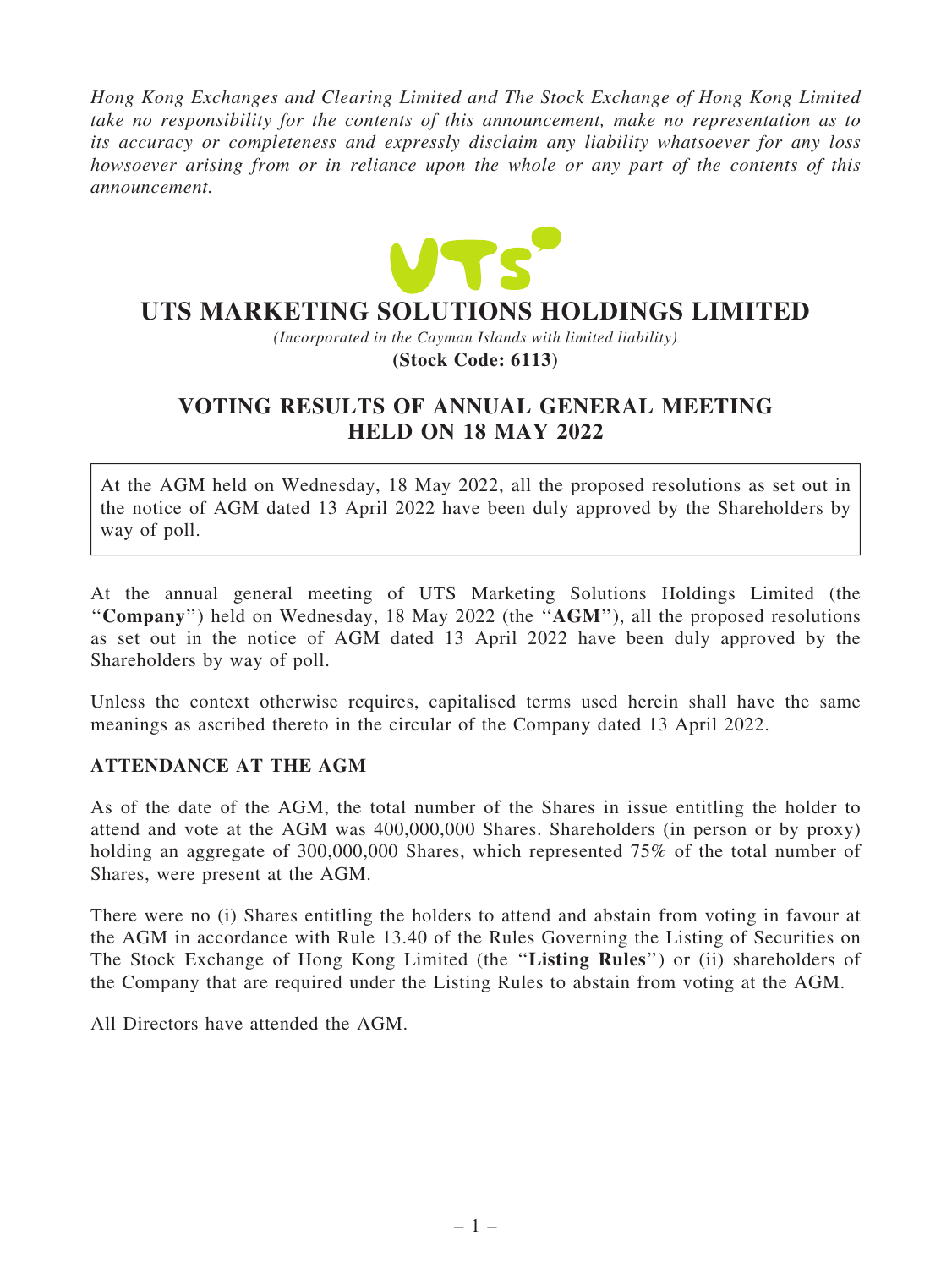## RESULTS OF THE AGM

The poll results in respect of all the resolutions proposed at the AGM are as follows:

| <b>Ordinary Resolution</b> |                                                                                                                                                                                                                                                                                                                      | No. of votes and percentage |                           |
|----------------------------|----------------------------------------------------------------------------------------------------------------------------------------------------------------------------------------------------------------------------------------------------------------------------------------------------------------------|-----------------------------|---------------------------|
|                            |                                                                                                                                                                                                                                                                                                                      | For                         | <b>Against</b>            |
| 1.                         | To receive and consider the audited consolidated<br>financial statements of the Company for the year ended<br>31 December 2021 and the reports of the directors of<br>the Company (the "Directors") and auditors thereon.                                                                                            | 300,000,000<br>$(100\%)$    | $\overline{0}$<br>$(0\%)$ |
| $2(a)$ .                   | To re-elect Mr. Ng Chee Wai as executive Director.                                                                                                                                                                                                                                                                   | 300,000,000<br>$(100\%)$    | $\overline{0}$<br>$(0\%)$ |
| $2(b)$ .                   | To re-elect Mr. Lee Shu Sum Sam as independent non-<br>executive Director.                                                                                                                                                                                                                                           | 300,000,000<br>$(100\%)$    | $\overline{0}$<br>$(0\%)$ |
| $2(c)$ .                   | To authorise the Board to fix the remuneration of the<br>Directors.                                                                                                                                                                                                                                                  | 300,000,000<br>$(100\%)$    | $\overline{0}$<br>$(0\%)$ |
| 3.                         | To re-appoint RSM Hong Kong Certified Public<br>Accountants as independent auditors of the Company<br>and to authorise the board of Directors to fix their<br>remuneration.                                                                                                                                          | 300,000,000<br>$(100\%)$    | $\overline{0}$<br>$(0\%)$ |
| $4(A)$ .                   | To give a general mandate to the directors to issue and<br>allot shares not exceeding 20% of the total number of<br>Shares in issue at the date of this resolution.                                                                                                                                                  | 300,000,000<br>$(100\%)$    | $\overline{0}$<br>$(0\%)$ |
| $4(B)$ .                   | To give a general mandate to the directors to repurchase<br>shares not exceeding 10% of the total number of Shares<br>in issue as at the date of this resolution.                                                                                                                                                    | 300,000,000<br>$(100\%)$    | $\overline{0}$<br>$(0\%)$ |
| $4(C)$ .                   | To increase the maximum nominal amount of share<br>capital which the Directors are authorised to allot, issue<br>and deal with pursuant to the general mandate as<br>mentioned in Resolution $4(A)$ by the total number of<br>Shares repurchased pursuant to the general mandate as<br>mentioned in Resolution 4(B). | 300,000,000<br>$(100\%)$    | $\overline{0}$<br>$(0\%)$ |

| <b>Special Resolution</b> |                                                                                                                                                                                                                                                                                                        | No. of votes and percentage |                |
|---------------------------|--------------------------------------------------------------------------------------------------------------------------------------------------------------------------------------------------------------------------------------------------------------------------------------------------------|-----------------------------|----------------|
|                           |                                                                                                                                                                                                                                                                                                        | For                         | <b>Against</b> |
| 5.                        | To approve the proposed amendments to the existing<br>articles of association of the Company and to adopt the<br>new articles of association of the Company<br>in<br>substitution for and to the exclusion of the existing<br>memorandum of association and articles of association<br>of the Company. | 300,000,000<br>$(100\%)$    | $(0\%)$        |